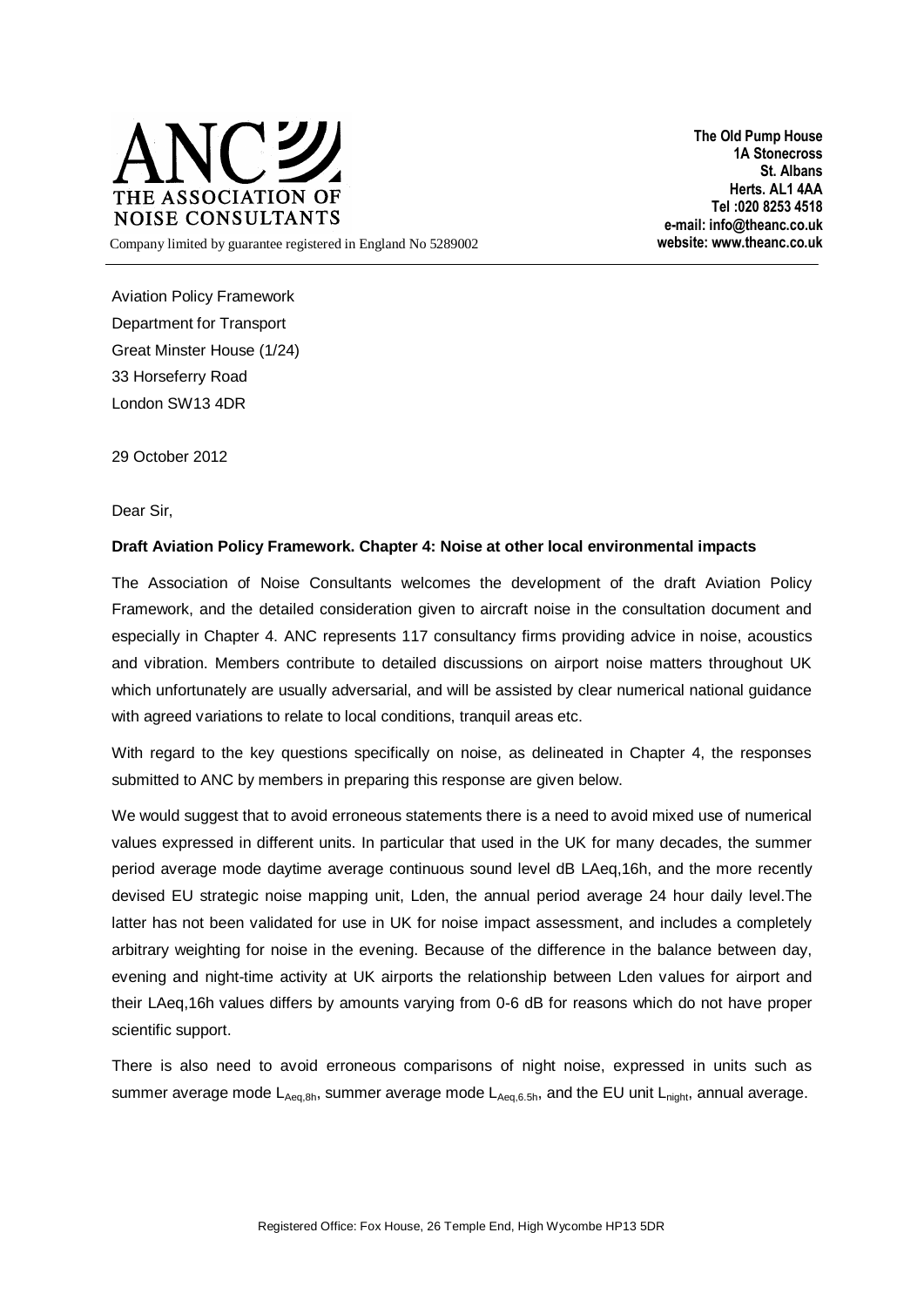## **Chapter 4: Noise and other local environmental impacts**

 *Do you agree that the Government should continue to designate the three largest London airports for noise management purposes? If not, please provide reasons.*  Yes.

*Do you agree with the Government's overall objective on aviation noise?* 

Yes. To ensure this high-level policy objective can be adequately monitored and achieved the objective should be complemented by clarity over what are the criteria for "significantly affected" by both daytime noise and night-time noise.

 *Do you agree that the Government should retain the 57 dB LAeq,16h contour as the average level of daytime aircraft noise marking the approximate onset of significant community annoyance?* 

Yes. Although this criterion has been used for many years, and is based partly on the 1982 ANIS study, without a technical valid new study of aircraft noise and its effects in UK no basis exists for a change. Translation of the results of studies at other European airports is not valid, as studies at airports such as Schiphol, Frankfurt, Munich, and Zurich all produce local different relationships. Whilst agreeing with the current retention of the 57 dB  $L_{Aea,16h}$  criterion, ANC suggests that further research work to establish an up to date relationship between community response and aircraft noise in UK is necessary as some increase in sensitivity to noise appears possible from research carried out elsewhere. This does not require great expenditure as the noise levels around UK airports are adequately quantified, and therefore only the social survey consultation is now required, and the subsequent analysis.

 *Do you think that the Government should map noise exposure around the noise designated airports to a lower level than 57 dBA? If so, which level would be appropriate?* 

Yes. Daytime contours should be also mapped down to 54 dB  $L_{Aeq,16h}$  as undertaken by the CAA ERCD scientists for the past administration. Such mapping should also quantify night noise, both in terms of dB  $L_{Aeq,8h}$  and noise footprints 90 dB (A) SEL as advised in CAP 725 (published by the CAA in March 2007).

 *Do you agree with the proposed principles to which the Government would have regard when setting a noise envelope at any new national hub airport or any other airport development which is a nationally significant infrastructure project?* 

Yes.

 *Do you agree that noise should be given particular weight when balanced against other environmental factors affecting communities living near airports?* 

Yes. Noise is an unfortunate consequence of flying activity, as it is for other forms of transport viz cars, buses, motorcycles, lorries, trains etc. It is the impact which causes greatest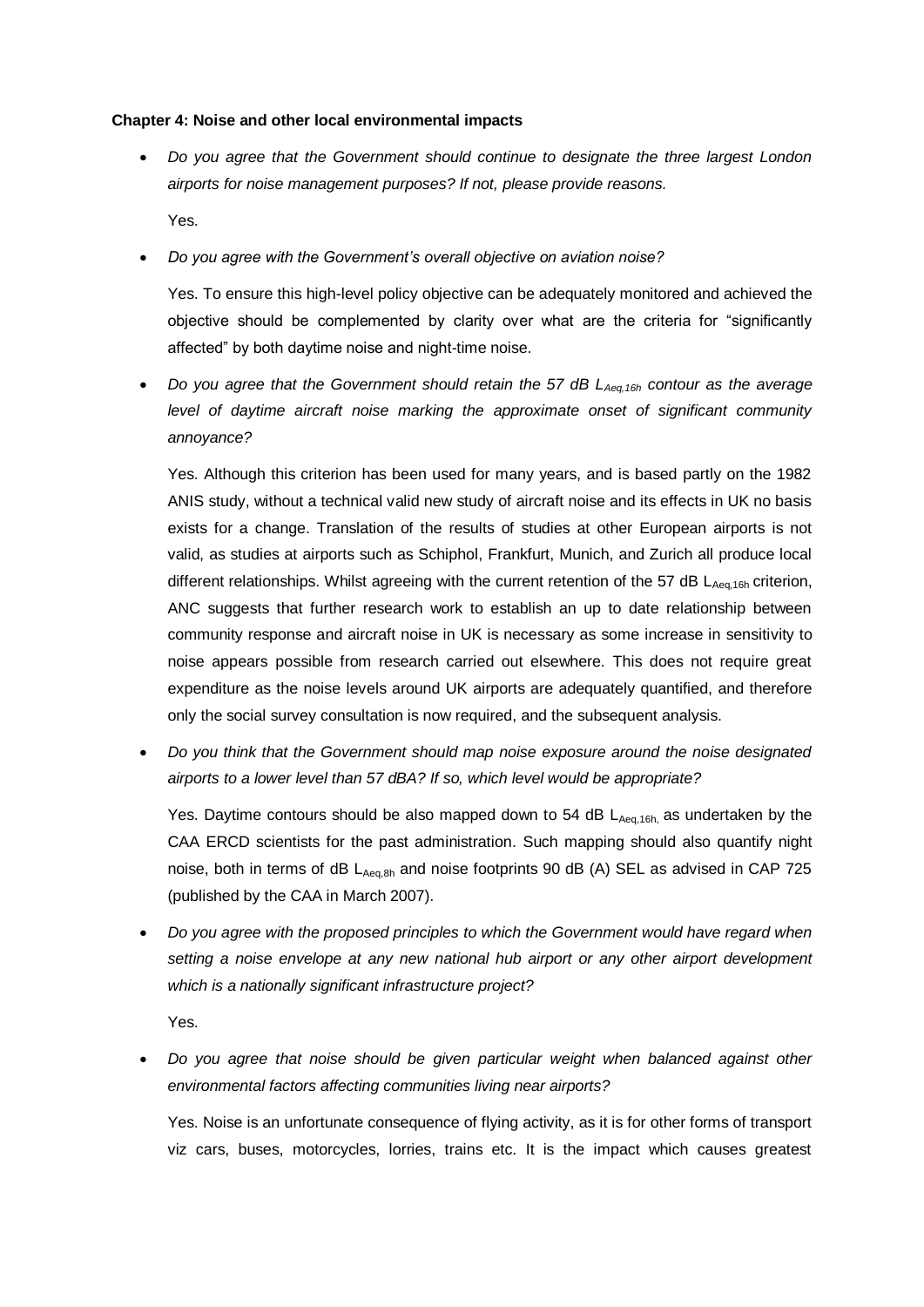community concern, and causes restrictions to be applied on growing UK's connectivity and creation of jobs.

 *What factors should the Government consider when deciding how to balance the benefits of respite with other environmental benefits?*

In deciding on the benefits of respite the Government should appreciate this relates not to less noise on the local community just redistribution. Such redistribution should be resolved by local stakeholders. The Government needs to address the expected problems arising from LAMP and use of R-NAV 1 departure routes with respect to the extreme concentration of overflying arising from the latest computerised navigation techniques, and the general existing principle of ensuring aircraft fly over locations in line with expectations for existing householders.

 *Do you agree with the Government's proposals in paragraph 4.68 on noise limits, monitoring and penalties?* 

Yes.

 *In what circumstances would it be appropriate for the Government to direct noise designated airports to establish and maintain a penalty scheme?* 

As all UK designated airports have penalty schemes there is no need for direction.

 *In what circumstances would it be appropriate for the Government to make an order requiring designated airports to maintain and operate noise monitors and produce noise measurement reports?* 

As all UK designated airports have noise monitors and produce noise reports there is no need for such an order.

 *How could differential landing fees be better utilised to improve the noise environment around airports, particularly at night?* 

The differential landing fees should be related to the Q.C. value of the aircraft. The Q.C. classification for current and future aircraft should be kept up to date by the CAA, who represent the UK at the technical ICAO meetings, and be based on the publically available EASA data base.

*Do you think airport compensation schemes are reasonable and proportionate?*

No. There are various airport compensation schemes which vary in their detail and eligibility. Not all are reasonable and proportionate.

 *Do you agree with the approach to the management of noise from general aviation and helicopters, in particular to the use of the section 5 power?* 

Yes.